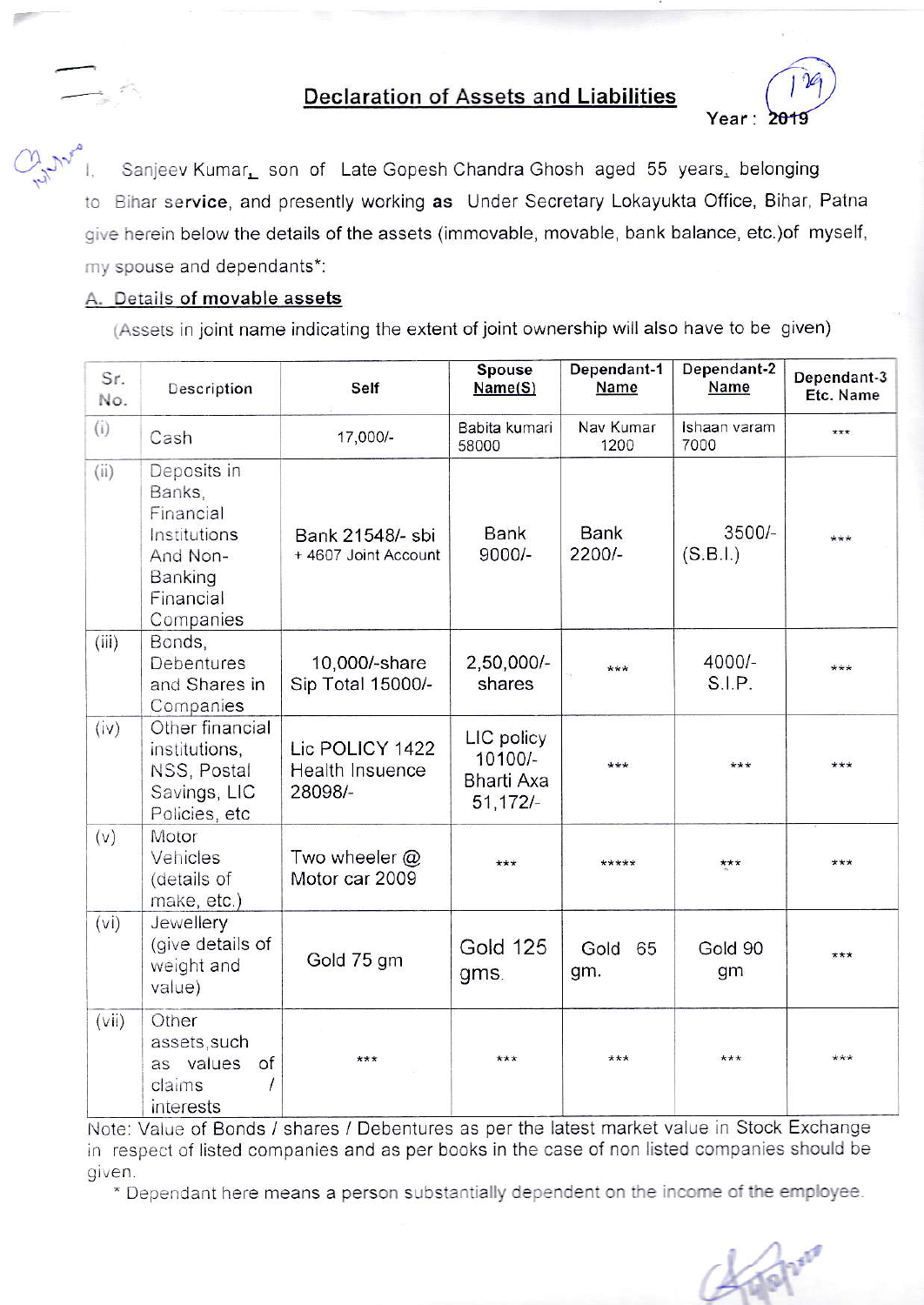## Details of Immovable assets



[Note: Properties in joint ownership indicating the extent of joint ownership will also have to be indicated]

|       | Description                                                                                                                                                        | Self                                                   | Spouse<br>Name(S)                                 | Dependant-1<br><b>Name</b> | Dependant-2<br>Name | Dependant-3<br>Etc. Name |
|-------|--------------------------------------------------------------------------------------------------------------------------------------------------------------------|--------------------------------------------------------|---------------------------------------------------|----------------------------|---------------------|--------------------------|
|       | Agricultural Land<br>- Location(s)<br>- Survey number(s)<br>- Extent (Total<br>measurement)<br>-Current market<br>value                                            | 15 Dismol<br>Harbanshpur (Banka)<br>Ands (Patna)       | 38 Dismil<br>Mainpura and<br>Newri (Patna)        | ***                        | $***$               | ***                      |
| (ii)  | Non-Agricultural<br>Land<br>- Location(s)<br>- Survey number(s)<br>- Extent (Total<br>measurement)<br>- Current market<br>value                                    | 1440 sqft<br>Maheshpur Bhagalpur                       | 3 Dismil<br>Vill- sutiyama<br>pithoriya<br>Ranch9 | $***$                      | $+ + +$             | ***                      |
| (iii) | <b>Buildings</b><br>Commercial and<br>residential)<br>- Location(s)<br>- Survey /door<br>number(s)<br>- Extent (Total<br>measurement)<br>- Current market<br>value | ********                                               | ***                                               | ***                        | ***                 | اطاءطاطه                 |
| (iv)  | Houses / Apartments,<br>etc.<br>- Location(s)<br>- Survey /door<br>number(s)<br>- Extent (Total<br>measurement) -<br>Current market<br>value                       | Old flat 900 sq. feet<br>Patel Path sekhpura,<br>Patna | ***                                               | $+ + +$                    | ***                 | ***                      |
| (V)   | Others (such as<br>interest in property)                                                                                                                           | $***$                                                  | ***                                               | ***                        | $***$               | ***                      |

(2) I give herein below the details of my liabilities / overdues to public financial institutions and government dues:-[Note : Please give separate details for each item)

| Sr.<br>No. | <b>Description</b>                                                                         | Name & address of Bank / Financial<br>Institutions(s) / Department (s) | Amount outstanding<br>as on |
|------------|--------------------------------------------------------------------------------------------|------------------------------------------------------------------------|-----------------------------|
| (a)        | (i) Loans from Banks                                                                       | SBI Nirman Bhawan<br>Houring Loin Housing<br>Personal Iloan            | 12,32,885/-<br>2,03,604     |
|            | (ii) Loans from financial institutions<br>H.B.A. By Govt. of Bihar - Principal             | ***                                                                    | ***                         |
|            | (iii) Government Dues:<br>(a) dues to departments dealing with<br>government accommodation | $***$                                                                  | ***                         |
|            | (b) dues to departments dealing with<br>supply of water                                    | ***                                                                    | $***$                       |
|            | (c) dues to departments dealing with<br>supply of electricity                              | ***                                                                    | ***                         |

14/02/2020